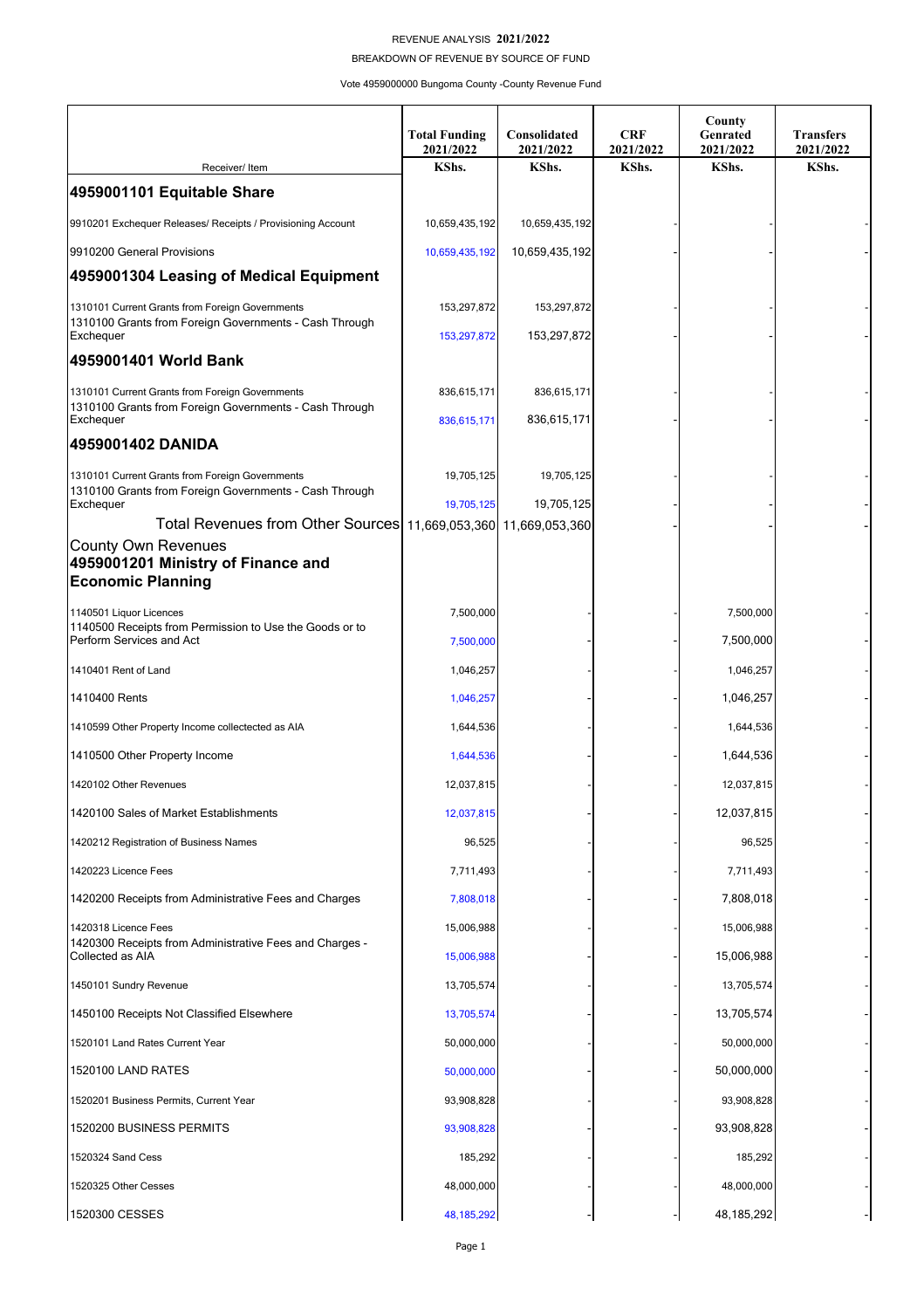## REVENUE ANALYSIS **2021/2022**

BREAKDOWN OF REVENUE BY SOURCE OF FUND

Vote 4959000000 Bungoma County -County Revenue Fund

|                                                                                                              | <b>Total Funding</b><br>2021/2022 | Consolidated<br>2021/2022 | <b>CRF</b><br>2021/2022 | County<br>Genrated<br>2021/2022 | <b>Transfers</b><br>2021/2022 |
|--------------------------------------------------------------------------------------------------------------|-----------------------------------|---------------------------|-------------------------|---------------------------------|-------------------------------|
| Receiver/ Item                                                                                               | KShs.                             | KShs.                     | KShs.                   | KShs.                           | KShs.                         |
| 1530102 Application Fee                                                                                      | 6,342,869                         |                           |                         | 6,342,869                       |                               |
| 1530103 Plot Transfer Fee                                                                                    | 454,672                           |                           |                         | 454,672                         |                               |
| 1530105 Business Subletting / Transfer Fee                                                                   | 142,010                           |                           |                         | 142,010                         |                               |
| 1530122 Cheque Clearance Fee                                                                                 | 130,000                           |                           |                         | 130,000                         |                               |
| 1530126 Advertising Fee                                                                                      | 27,473,695                        |                           |                         | 27,473,695                      |                               |
| 1530100 ADMINISTRATIVE SERVICES FEES                                                                         | 34,543,246                        |                           |                         | 34,543,246                      |                               |
| 1530203 Impounding Charges                                                                                   | 2,706,094                         |                           |                         | 2,706,094                       |                               |
| 1530200 VARIOUS FEES                                                                                         | 2,706,094                         |                           |                         | 2,706,094                       |                               |
| 1540105 Other Miscellaneous Receipts                                                                         | 632,796                           |                           |                         | 632,796                         |                               |
| 1540100 OTHER MISCELLANEOUS REVENUES                                                                         | 632,796                           |                           |                         | 632,796                         |                               |
| 1550101 Market Entrance / Gate Fee                                                                           | 41,454,524                        |                           |                         | 41,454,524                      |                               |
| 1550103 Market Shops Rent                                                                                    | 3,284,552                         |                           |                         | 3,284,552                       |                               |
| 1550100 MARKET/TRADE CENTRE FEE                                                                              | 44,739,076                        |                           |                         | 44,739,076                      |                               |
| 1550201 Enclosed Bus Park Fee                                                                                | 70,000,000                        |                           |                         | 70,000,000                      |                               |
| 1550221 Street Parking Fee                                                                                   | 25,187,928                        |                           |                         | 25, 187, 928                    |                               |
| 1550200 VEHICLE PARKING FEES                                                                                 | 95, 187, 928                      |                           |                         | 95, 187, 928                    |                               |
| 1560101 Housing Estates Monthly Rent                                                                         | 6,179,220                         |                           |                         | 6,179,220                       |                               |
| 1560100 HOUSING                                                                                              | 6,179,220                         |                           |                         | 6,179,220                       |                               |
| 1560211 Stadium Hire                                                                                         | 428,258                           |                           |                         | 428,258                         |                               |
| 1560200 SOCIAL PREMISES USE CHARGES                                                                          | 428,258                           |                           |                         | 428,258                         |                               |
| 1580241 Burial Fees                                                                                          | 124,133                           |                           |                         | 124,133                         |                               |
| 1580200 PUBLIC HEALTH FACILITIES OPERATIONS                                                                  | 124,133                           |                           |                         | 124,133                         |                               |
| 1580301 Refuse Collection Fee                                                                                | 12,247,768                        |                           |                         | 12,247,768                      |                               |
| 1580300 ENVIRONMENT & CONSERVANCY<br><b>ADMINISTRATION</b>                                                   | 12,247,768                        |                           |                         | 12,247,768                      |                               |
| 1580401 Slaughtering Fee                                                                                     | 6,845,424                         |                           |                         | 6,845,424                       |                               |
| 1580400 SLAUGHTER HOUSES ADMINISTRATION                                                                      | 6,845,424                         |                           |                         | 6,845,424                       |                               |
| 1590112 Buildings Plan Approval Fee                                                                          | 21,854,301                        |                           |                         | 21,854,301                      |                               |
| 1590113 Buildings Inspection Fee                                                                             | 4,468,779                         |                           |                         | 4,468,779                       |                               |
| 1590100 TECHNICAL SERVICES FEES                                                                              | 26,323,080                        |                           |                         | 26,323,080                      |                               |
| 1590201 Fire-Fighting Services                                                                               | 19,199,668                        |                           |                         | 19,199,668                      |                               |
| 1590200 EXTERNAL SERVICES FEES<br>4959001202 Ministry Of Agriculture,<br><b>Livestock and Fisheries</b>      | 19,199,668                        |                           |                         | 19,199,668                      |                               |
| 1420102 Other Revenues                                                                                       | 26,761,460                        |                           |                         | 26,761,460                      |                               |
| 1420100 Sales of Market Establishments<br>4959001203 Ministry of Environment, Water<br>and Natural Resources | 26,761,460                        |                           |                         | 26,761,460                      |                               |
| 1420102 Other Revenues                                                                                       | 1,273,388                         |                           |                         | 1,273,388                       |                               |